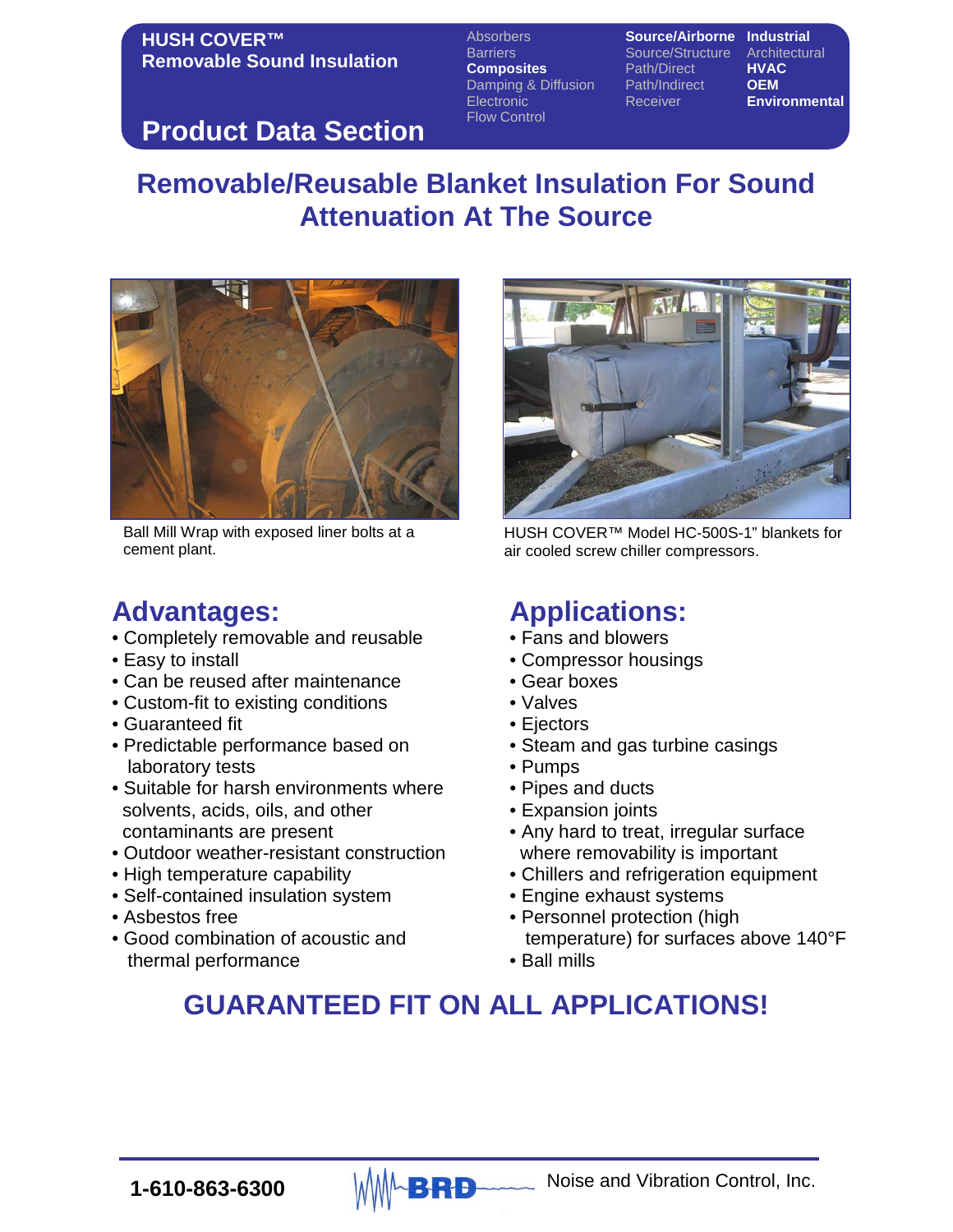## **Product Data Section**

### **About BRD HUSH COVER™ Acoustic Insulation:**

BRD HUSH COVER™ acoustic blanket insulation is an extremely versatile and efficient solution to common industrial noise problems. It combines high density fiberglass mat with a mass-loaded vinyl sandwiched inside a weatherproof jacketing. The purpose of the fiberglass is to reduce reflected noise and to absorb noise energy, while the mass-loaded vinyl blocks transmitted noise. The fiberglass also has excellent thermal insulation qualities. Combining both an absorber material and a barrier material that are well matched yields a highly efficient and cost-effective means for solving industrial noise control problems.



Pressure blower housing treated with two-piece Velcro system.

#### **Service:**

The standard design (HC-450) can be used on equipment not exceeding 450°F (232°C). Other designs are available for equipment with temperatures exceeding 450°F.

**General Information** Technical Information Application Details New Products Installation Guidelines **Accessories Selection Information**

### **Design Components For HC-500S**

**OUTER JACKET:** 16 oz./yd.<sup>2</sup> PTFE silicone impregnated fiberglass cloth

**ACOUSTIC BARRIER:** Barium sulfate loaded vinyl (1 lb. to 2 lb. density)

**INSULATION:** Fiberglass needle mat (11  $\text{lbs.}/\text{ft.}^3$  density)

**INNER JACKET:** 16 oz./yd.<sup>2</sup> PTFE silicone impregnated fiberglass cloth



HC-800 is suitable for up to 800° F. HC-1200 is suitable for up to 1200° F. Design components for these and other custom HUSH COVERS™ are available upon request.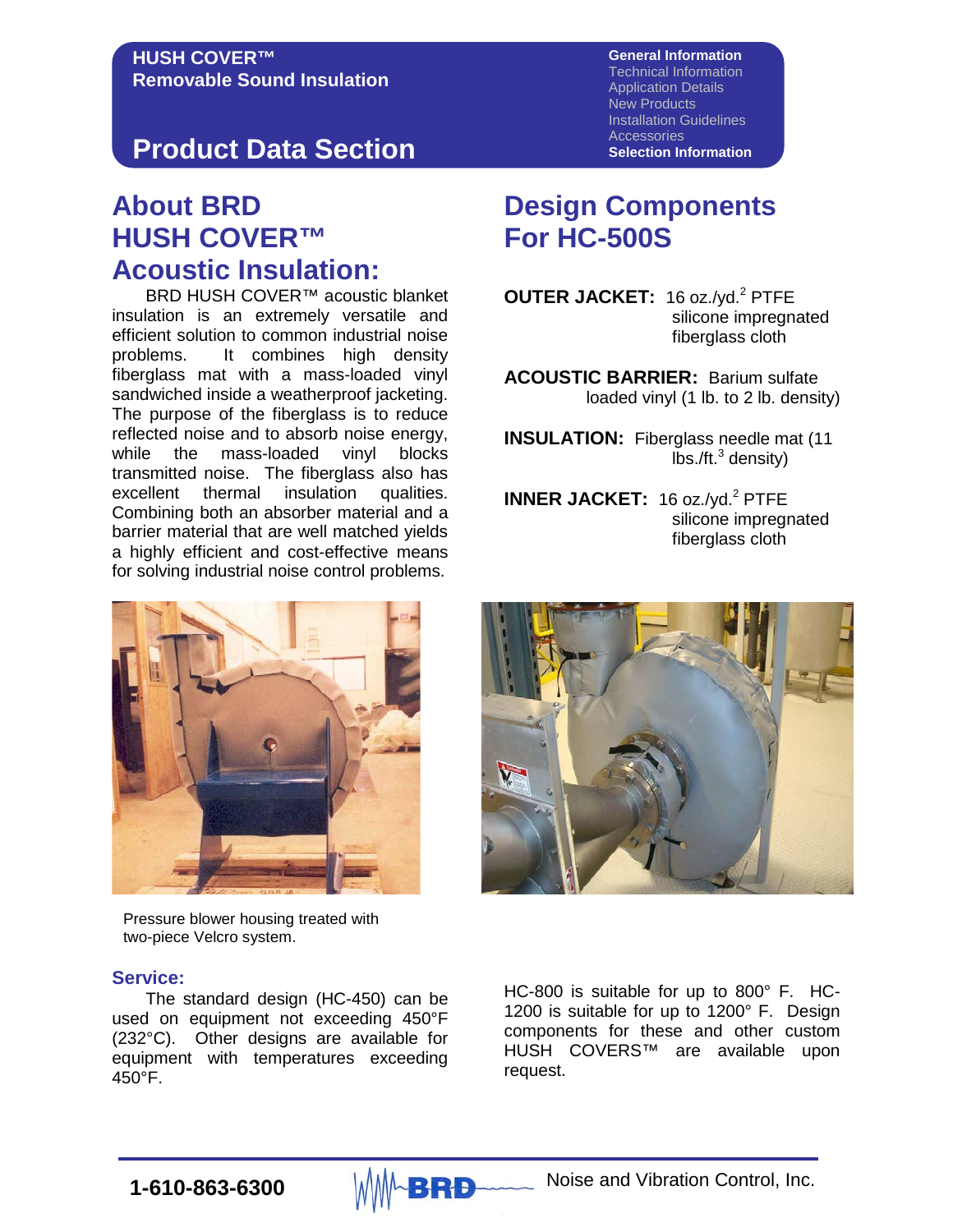General Information **Technical Information** Application Details New Products Installation Guidelines **Accessories** Selection Information

## **Product Data Section**

| <b>Test Frequency</b><br>(in Hz) | <b>Noise Reduction</b><br>(in dB) |  |
|----------------------------------|-----------------------------------|--|
| 315                              |                                   |  |
| 400                              | 6                                 |  |
| 500                              | 10                                |  |
| 630                              | 12                                |  |
| 800                              | 12                                |  |
| 1000                             | 21                                |  |
| 1250                             | 23                                |  |
| 1600                             | 25                                |  |
| 200                              | 26                                |  |
| 2500                             | 26                                |  |
| 3150                             | 26                                |  |
| 4000                             | 26                                |  |
| 5000                             | 28                                |  |



The above data is representative of ASTM test procedure E-1222-87 for the laboratory measurement of the insertion loss of pipe lagging systems. BRD will not be warranted for performance results of HUSH COVER™ blanket insulation expressed or implied. Additional test data is available for a variety of blanket constructions.



Liquid cooled screw chiller noise is tamed using HUSH COVER™ model HC-500S-1"

#### **Acoustic Field Test Results**

Based on previously tested installations, actual dBA reductions range between 3 – 5 dBA for HC-500S-1" and  $\overline{4}$  – 6 dBA for HC-500S-2".



Ball mill HUSH COVER™ using HC-500S-1" with banding attachment.

True performance estimates must include field verification of dBA levels and frequency concentrations on an application basis.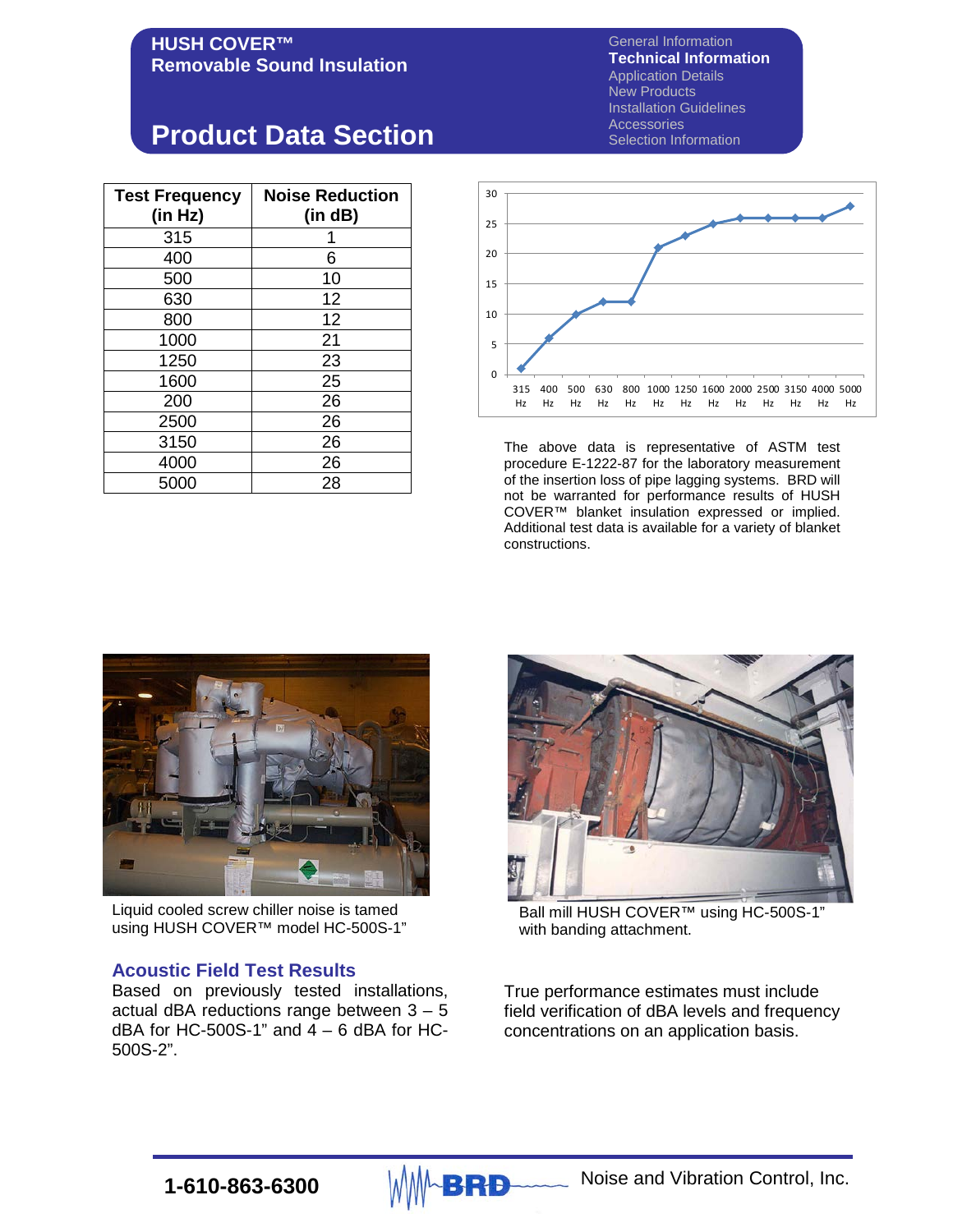General Information Technical Information Application Details New Products **Installation Guidelines Accessories** Selection Information

## **Product Data Section**

### **General Installation Instructions**

1. Many of the blankets will have 2" flaps on the edges. These flaps are to be installed so that the flap on the upper blanket will cover over the edge of the lower blanket, creating a shingle effect.



Boiler feedwater pump at fit-up prior to lacing.

2. Blanket installation should follow the recommended order of installation provided on the assembly drawings. Most blankets will either seam at the horizontal or vertical centerlines. All panels are tagged for easy identification.

3. "D" Ring assemblies have been<br>ided to ease installation. To use, provided to ease installation. simply lace the strap through the adjoining blankets "D" Ring assembly and secure. Velcro Flaps are provided to permanently secure closing seams and to lock material in place.

4. Occasionally, certain blankets may be difficult to install due to space limitations or obstructions. If this occurs, it may be necessary to modify the blanket's shape or size. Stainless steel staples are the recommended closure method for any modifications.

# **BRD Installation Services Available**

5. Generally, all tags should read from left to right and will be oriented horizontally. This will show the correct orientation of the acoustic blanket.



Before and after views showing Velcro installation of HUSH COVER™ multi-piece design for a steam ejector.